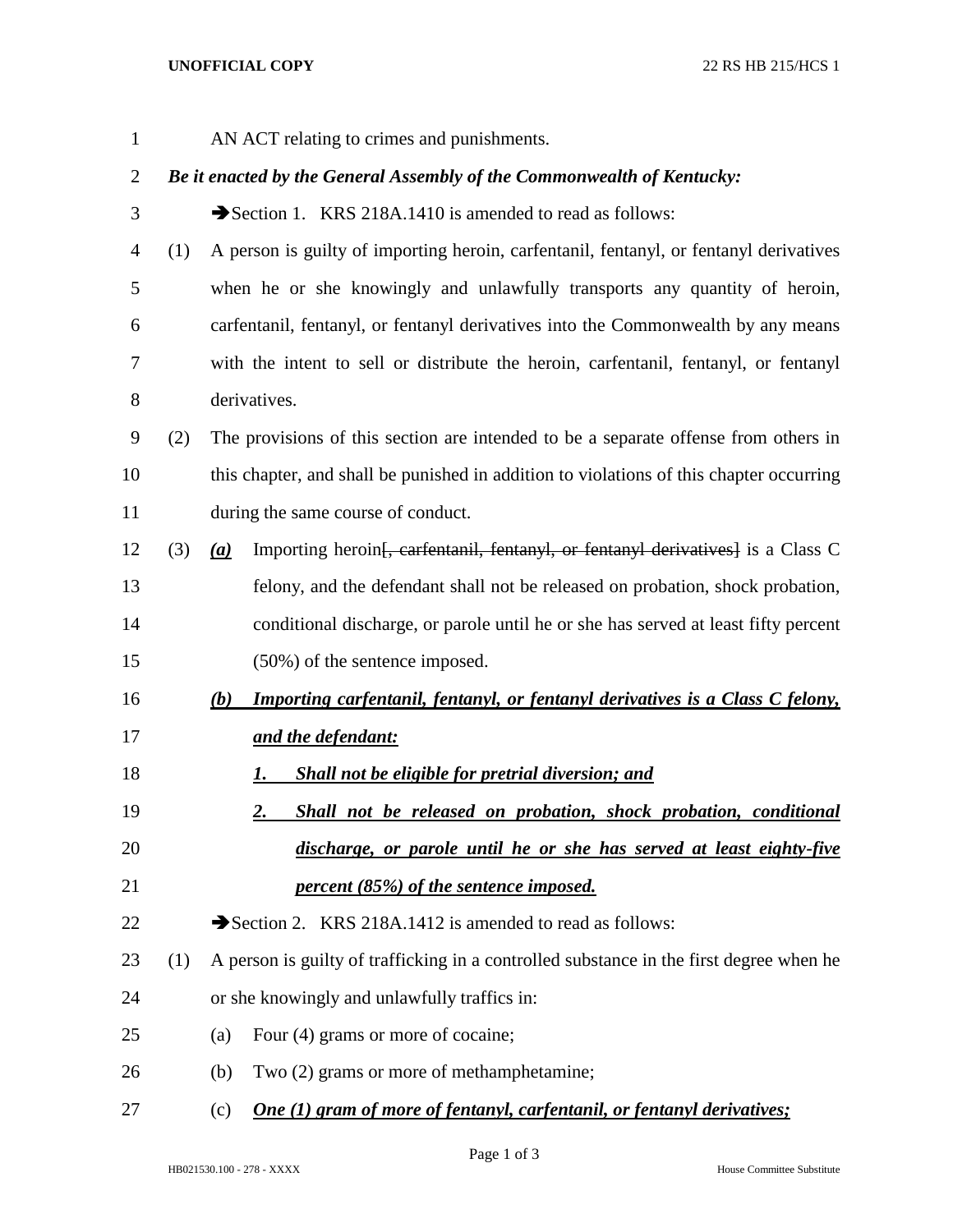## **UNOFFICIAL COPY** 22 RS HB 215/HCS 1

| $\mathbf{1}$   |     | (d)            | Ten (10) or more dosage units of a controlled substance that is classified in              |  |
|----------------|-----|----------------|--------------------------------------------------------------------------------------------|--|
| $\overline{2}$ |     |                | Schedules I or II and is a narcotic drug, or a controlled substance analogue;              |  |
| 3              |     | $(e)$ $\{d\}$  | Any quantity of heroin <del>[, fentanyl, carfentanil, or fentanyl derivatives]</del> ;     |  |
| $\overline{4}$ |     |                | lysergic acid diethylamide; phencyclidine; gamma hydroxybutyric acid                       |  |
| 5              |     |                | (GHB), including its salts, isomers, salts of isomers, and analogues; or                   |  |
| 6              |     |                | flunitrazepam, including its salts, isomers, and salts of isomers; or                      |  |
| 7              |     | $f(E(\theta))$ | Any quantity of a controlled substance specified in paragraph (a), (b),                    |  |
| 8              |     |                | (c), or $(d)$ [(e)] of this subsection in an amount less than the amounts specified        |  |
| 9              |     |                | in those paragraphs.                                                                       |  |
| 10             | (2) |                | The amounts specified in subsection (1) of this section may occur in a single              |  |
| 11             |     |                | transaction or may occur in a series of transactions over a period of time not to          |  |
| 12             |     |                | exceed ninety (90) days that cumulatively result in the quantities specified in this       |  |
| 13             |     | section.       |                                                                                            |  |
| 14             | (3) | (a)            | Any person who violates the provisions of subsection $(1)(a)$ , $(b)$ , $(c)$ , $(d)$ , or |  |
| 15             |     |                | $(e)$ { $(d)$ } of this section shall be guilty of a Class C felony for the first offense  |  |
| 16             |     |                | and a Class B felony for a second or subsequent offense.                                   |  |
| 17             |     | (b)            | Any person who violates the provisions of subsection $(1)$ ( $f$ ) $\{e\}$ of this section |  |
| 18             |     |                | shall be guilty of a Class D felony for the first offense and a Class C felony for         |  |
| 19             |     |                | a second or subsequent offense.                                                            |  |
| 20             |     | (c)            | Any person convicted of a Class C felony offense or higher under this section              |  |
| 21             |     |                | shall not be released on probation, shock probation, parole, conditional                   |  |
| 22             |     |                | discharge, or other form of early release until he or she has served at least fifty        |  |
| 23             |     |                | percent (50%) of the sentence imposed in cases where the trafficked substance              |  |
| 24             |     |                | was heroin <del>[, fentanyl, carfentanil, or fentanyl derivatives]</del> .                 |  |
| 25             |     | (d)            | Any person convicted of a Class C felony offense or higher under this                      |  |
| 26             |     |                | section shall not be eligible for pretrial diversion, and shall not be released            |  |
| 27             |     |                | on probation, shock probation, parole, conditional discharge, or other form                |  |